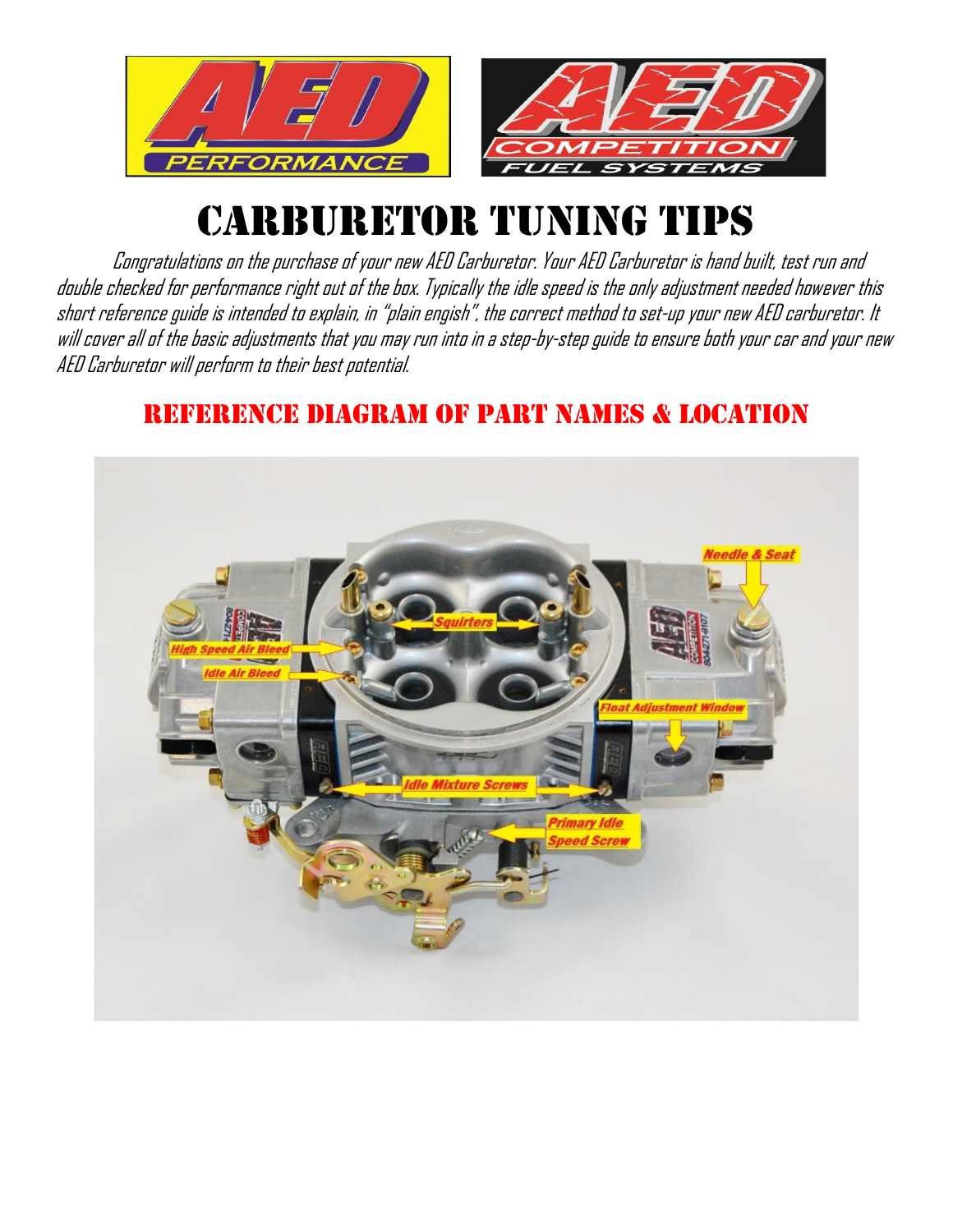# Initial carburetor set-up

Be sure to use a new carburetor-to-manifold gasket

Be sure all fuel supply lines are secure and free of leaks

Make sure you are using fresh fuel that is free of trash/debris

Fuel pressure should be set  $\mathbb B$  6 to 7 psi. Max ( Gas models)



Start the engine and check float level adjustment – The level should be  $\frac{1}{2}$  -  $\frac{3}{4}$  of the way up in the sight window. The level can be adjusted with the nut & lockscrew on top of each bowl.

If you want to *raise* the level, gently loosen the nut about a  $\frac{1}{2}$  turn and re-tighten the lockscrew. Re-check the level and repeat as needed. If you want to *lower* the level, you will need to loosen the nut slightly to break the lockscrew loose, then tighten the nut a  $\%$  turn and re-tighten the lockscrew and repeat as needed. Be sure you hold the lockscrew still as you tighten the nut to ensure the float height will change accordingly.

Check the engine's idle speed. If you want to raise the idle speed, simply tighten the primary idle speed screw. To lower the idle speed, loosen the idle speed screw.





The idle mixture screws will be the next adjustment to check. These 4 screws control the amount of fuel given to the engine  $@$  idle. The easiest way to remember how these work is to think of them as a water faucet/spigot on the side of you house. The more you loosen the handle, the faster the water comes out. On the other hand, the more the handle is tightened, you turn the water off. These mixture screws function in exactly the same fashion. The most important thing is to be sure what ever changes you make to **1** corner of the carburetor, the other **3** will need to follow suit. This will ensure equal distribution and help eliminate driveability issues as well.